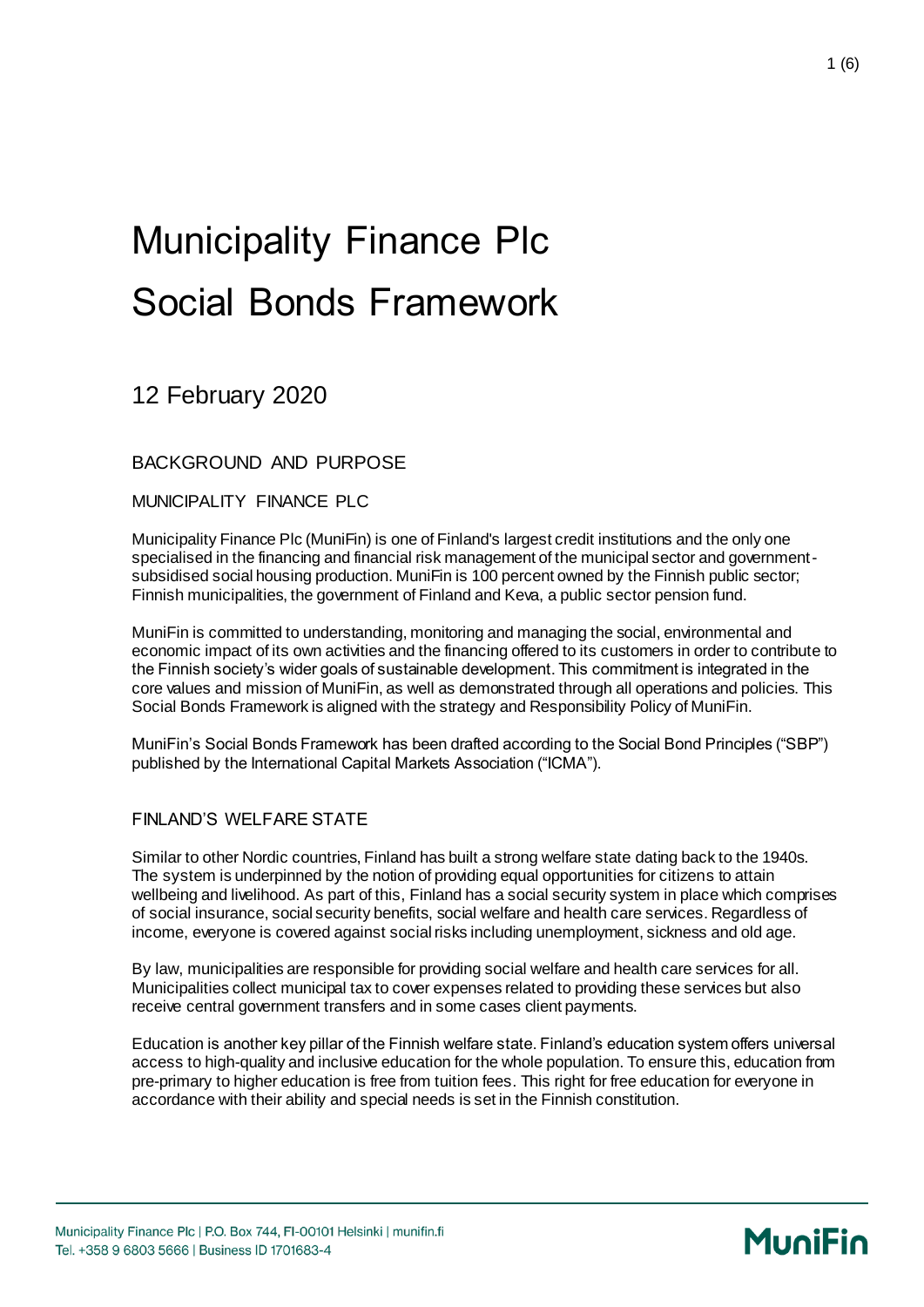Finland has committed to reach the Agenda 2030 and first government-level goals for the implementation of the Agenda were set in 2017.<sup>1</sup> With respect to addressing social challenges, the report from 2017 is focused on the promotion of a non-discriminatory, equal and highly skilled Finland. Overall the situation in Finland has been defined as generally good with respect to social issues but challenges lie in ensuring educational equality and maintaining high education and competence level, the expanding welfare gap between social groups and overall securing the Nordic welfare society.

To overcome these challenges, MuniFin has identified specific projects that aim to meet these targets. In this Framework, special emphasis is placed on targeting the most vulnerable parts of the population as a means of addressing the expanding welfare gap between social groups and selecting projects that can help to alleviate loneliness. In addition, in some cases the target population is defined as the general public as the services are provided to benefit everyone regarless of their income and/or area of residence. These projects help to support the Finnish welfare state as they either improve or maintain access to these services. Please find more information of the welfare state services from a background paper published on MuniFin's website.

MuniFin addresses SDGs related to climate and environment with separate a Green Bond Framework and related green finance offered to customers.

### USE OF PROCEEDS

MuniFin's Social Finance Portfolio consists of a pool of selected loans and leases from MuniFin which finance, in whole or in part, Eligible Projects that are in line with the MuniFin Social Bonds Framework, Social Bond Principles (SBP) of the International Capital Markets Association (ICMA) and address selected Sustainable Development Goals (SDGs).

From this Framework, MuniFin can issue:

- i) "*Social Bonds for general social purposes*" an amount equal to the net proceeds will be allocated to loans and leases within any or all of the three Eligible Project categories determined in this Framework
- ii)"*Thematic Bonds*", promoting solutions to address a specific social challenge an amount equal to the net proceeds will be allocated to loans and leases within one of the three Eligible Project categories determined in this Framework

In all cases, this Social Bonds Framework will apply in its entirety. The eligile loans and leases financing Eligible Projects will constitute a Social Finance Portfolio.

Eligible Projects include projects that (a) Provide social housing ("Social Housing Projects") (b) Promote welfare ("Welfare Projects") or (c) Improve Education ("Education Projects").

## **MuniFin**

l 1<https://julkaisut.valtioneuvosto.fi/handle/10024/79455>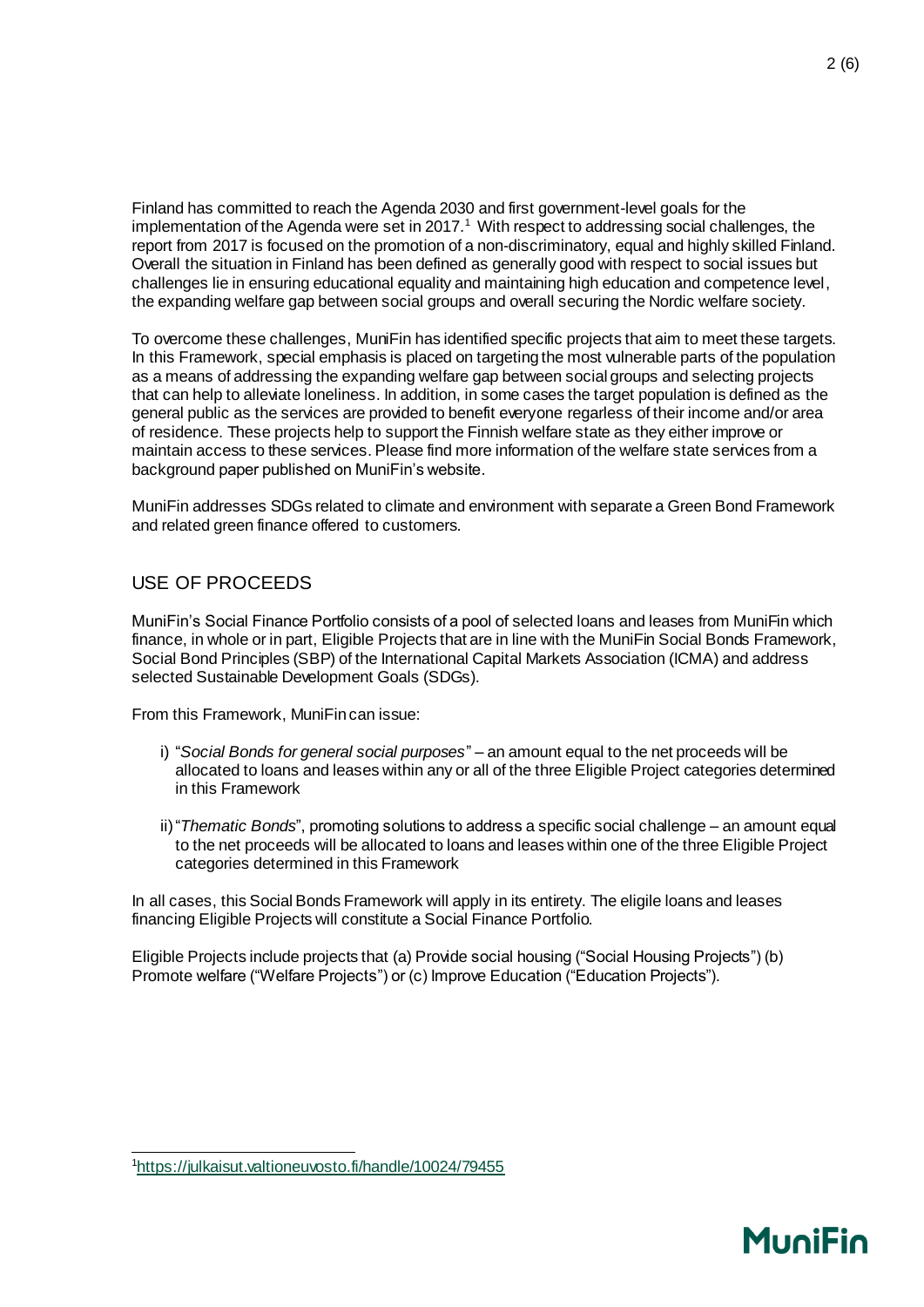| <b>MuniFin's</b><br><b>Eligible</b><br><b>Projects</b> |                                                                                                                                                                                                                                                                                                                                                                                                      | <b>SDGs &amp; SBP Categories</b>                                                                                                                                                     |
|--------------------------------------------------------|------------------------------------------------------------------------------------------------------------------------------------------------------------------------------------------------------------------------------------------------------------------------------------------------------------------------------------------------------------------------------------------------------|--------------------------------------------------------------------------------------------------------------------------------------------------------------------------------------|
| Social<br>Housing<br>Projects                          | Social Housing targeted towards the most<br>1.<br>vulnerable population $2$<br>Social Housing projects that support communal<br>2.<br>living and are targeted to people that fulfil<br>ARA's (The Housing Finance and<br>Development Centre of Finland) criteria. <sup>3</sup>                                                                                                                       | <b>SDGs</b><br>Goal 10: Reduced inequalities<br>Goal 11: Sustainable cities and<br>communities<br><b>SBP</b><br>Affordable housing                                                   |
| Welfare<br>Projects <sup>4</sup>                       | Healthcare facilities (incl. public hospitals,<br>1.<br>health centres/properties, inpatient and<br>outpatient clinics, and care homes) and health<br>service hardware.<br>Sport facilities and public open spaces (incl.<br>2.<br>parks, fields, centres, swimming halls, ice<br>rinks).<br>Culture facilities (incl. libraries, culture centres,<br>3.<br>museums, theatres, multipurpose venues). | <u>SDGs</u><br>Goal 3: Good health and<br>wellbeing<br>Goal 10: Reduced inequalities<br>Goal 11: Sustainable cities and<br>communities<br><u>SBP</u><br>Access to essential services |
| Education<br>Projects <sup>5</sup>                     | Education facilities (incl. day care centres, pre-<br>1.<br>primary education, primary and secondary<br>schools, upper secondary schools, higher<br>education campuses and education centres)<br>and education hardware.                                                                                                                                                                             | <b>SDGs</b><br>Goal 4: Quality education<br>Goal 10: Reduced inequalities<br><b>SBP</b><br>Access to essential service<br>Socioeconomic advancement<br>and empowerment               |

l <sup>2</sup> Includes for example elderly, homeless, students, disabled people, people w ith mental health or substance abuse problems, people suffering from memory illness, youth, refugees, severely marginalised people and rehabilitees.

2. Sports and culture facilities are screened using an internal evaluation model that analyses post code areas and municipalities across socioeconomic factors to identify areas w here investments in health and w ellbeing w ould have the greatest impact on the vitality of the area.

<sup>5</sup> Education Projects are screened using an internal evaluation model that analyses post code areas and municipalities across socioeconomic factors to identify areas w here investments in education w ould have the greatest impact on the vitality of the area. How ever, higher education campuses and education centres are exempt from the selection criteria according to the internal evaluation model since they do not recruit students from the local area w here they are situated. The higher education campuses and education centres provide education to all Finns and hence the target population is the general public.



<sup>&</sup>lt;sup>3</sup> Residents in eligible buildings must meet the requirement defined by ARA: the selection process is based on social adequacy and financial status w hich in turn are assessed by the applicant's need for a home, income level and w ealth. The communal housing element may include, for example, communal living or hobby spaces, communal gardens, collective use utilities or a building enabling different age and population groups to mix. 4

<sup>1.</sup> All healthcare facilities can be included in the social finance portfolio. By nature these are publicly financed and provide care and treatment to the general public. Within the low est income groups, the use of primary healthcare services is higher compared to higher income groups as they can subs titute public primary healthcare w ith private healthcare services. Both primary and specialised healthcare provide equal care and treatment to everyone and in accordance w ith SBP they service target groups by addressing the general public.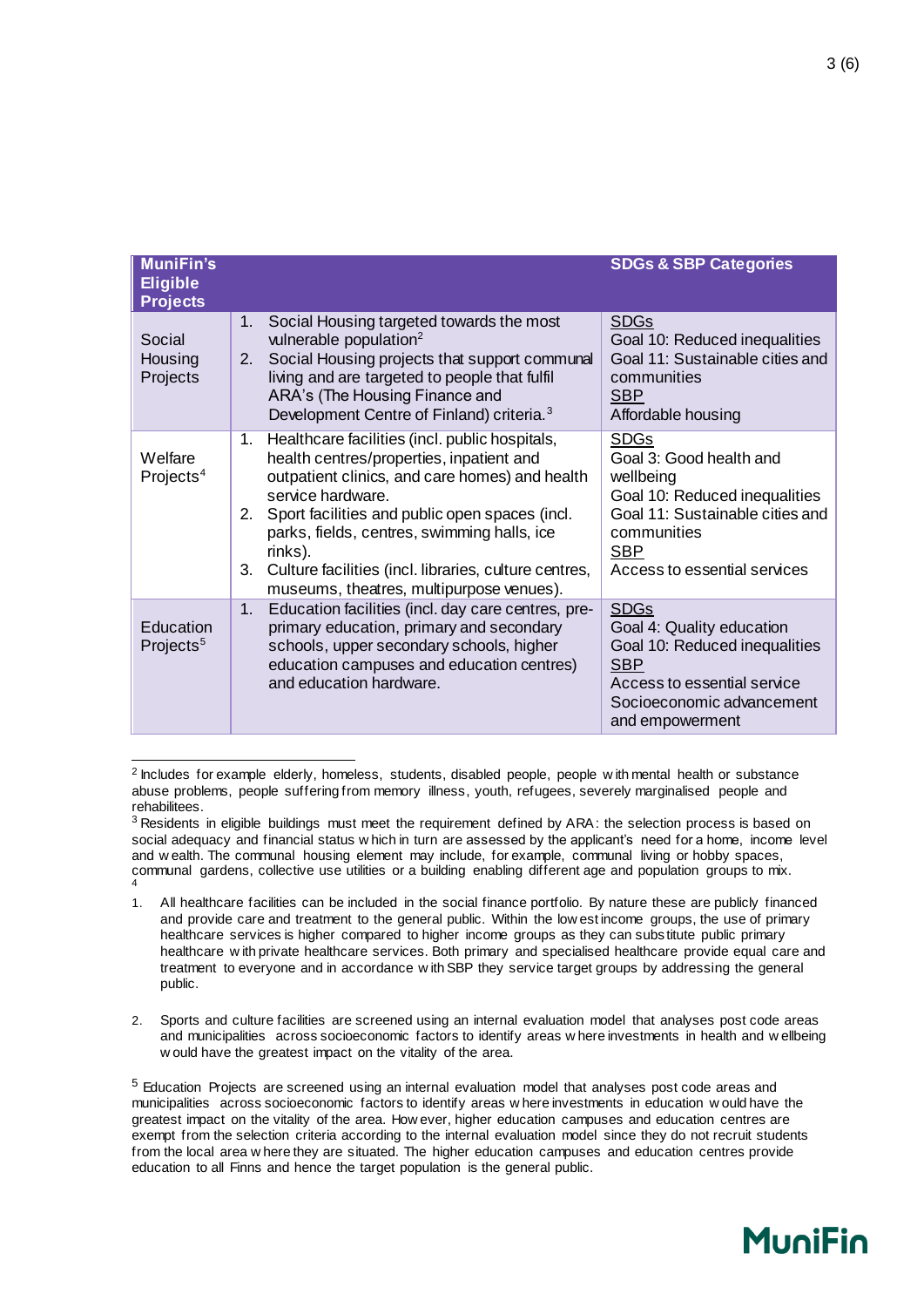The National Building Code sets out the standards for building in Finland. The Decree of the Ministry of the Environment on the Energy Performance of New Buildings (1010/2017) currently in force, sets energy efficiency rating thresholds and minimum requirements for new buildings.<sup>6</sup> Buildings (in accordance with the said decree) could also in some cases be subject to previous regulation. The calculated energy performance reference value (E-value) is calculated in accordance with the buildings's intended use category and shall not exceed the limits set out in the aforementioned decree.

### SELECTION OF ELIGIBLE PROJECTS

Eligible Projects will, on an ongoing basis, be:

I. identified, verified and pre-approved by MuniFin's Customer Finance department. Customers include municipalities, municipal federations, companies owned and controlled by the municipalities as well as social housing corporations.

and, on a quarterly basis:

II. Reviewed and finally approved in consensus by MuniFin's Social Evaluation Team. Each loan and lease application will be analysed by the Social Evaluation Team. Projects will be approved if the they meet the criteria for each project category as specified under the Use of proceeds and other qualitative factors as determined by the social evaluation team. The Social Evaluation Team consists of three members: two expert members from relevant public sector entities/organisations and one member from MuniFin's Customer Finance department.

### MANAGEMENT OF PROCEEDS

An amount equal to the net proceeds of the Social Bonds issued by MuniFin will be earmarked and used to finance new Eligible Projects and to refinance existing Eligible Projects in the Social Finance Portfolio. Projects are classified as new Eligible Projects if they have been completed less than 12 months before the project's approval date in the Social Evaluation Team. The ambition is to use the majority of the Social Bond net proceeds to finance new Eligible Projects. The actual distribution between new Eligible Projects and refinancing of existing Eligible Projects will be available to investors in the annual Social Bonds Impact Report.

Until disbursement to Eligible Projects, the earmarked proceeds will be placed in liquidity reserves and managed according to the Responsibility Policy of MuniFin. MuniFin is committed to carefully monitor and manage the balance between Social Bonds and the Social Finance Portfolio.

### REPORTING

MuniFin promotes the use of impact reporting to the largest extent possible. To enable investors to follow the development and provide insight into prioritised areas, MuniFin will publish an annual Social Bonds Impact Report. The Social Bonds Impact Report will include a list of projects financed and their ex-ante impacts on a project category level as well as a summary of MuniFin's Social Bond development. The report will provide:

- Balance between outstanding Social Bonds and the Social Finance Portfolio;



l <sup>6</sup> https://w ww.ym.fi/dow nload/noname/%7BE12CDE2C-9C2B-4B84-8C81-851349E2880B%7D/140297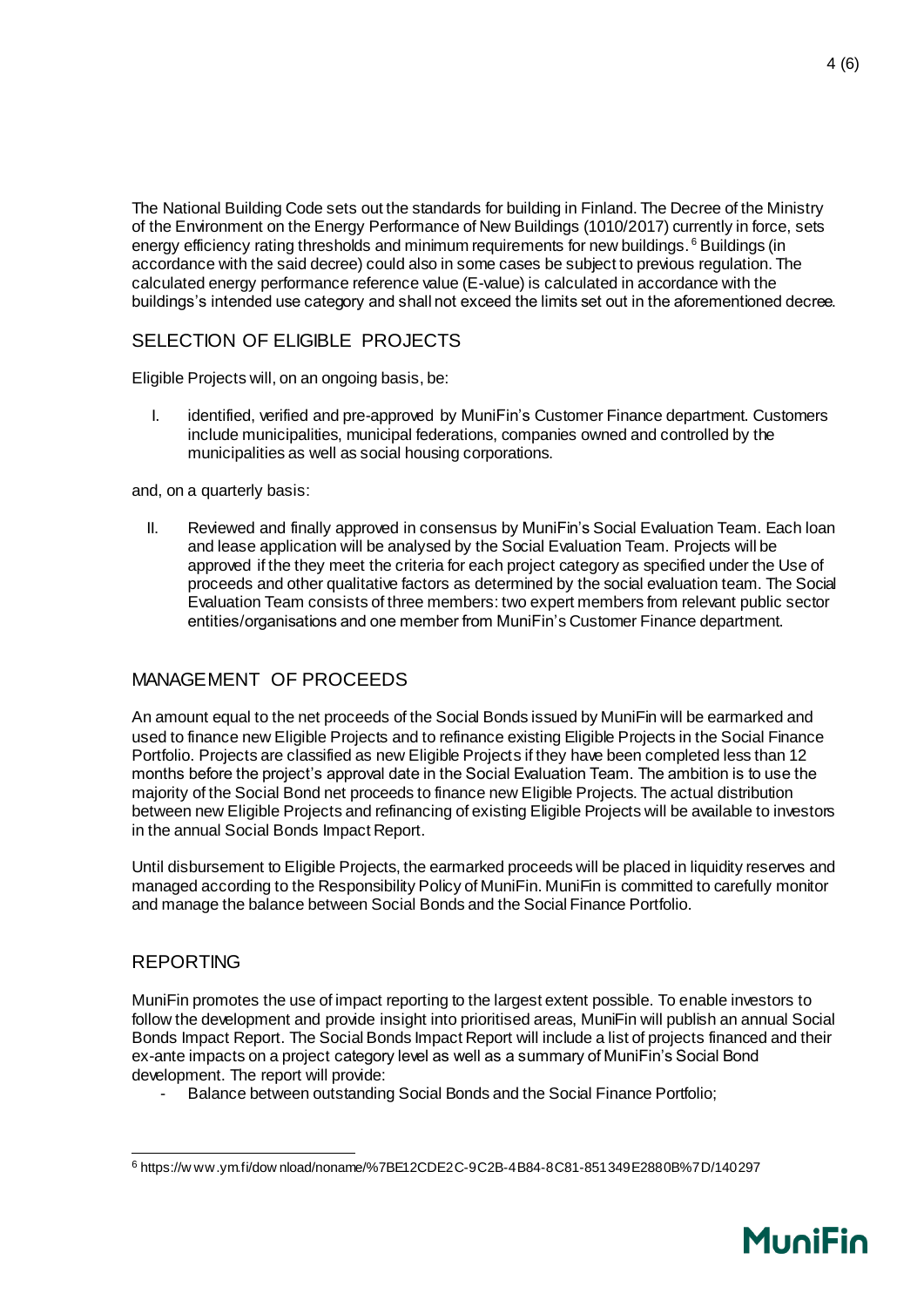- List of projects which have been added to Eligble Projects during the year and their respective amounts;
- information on impact metrics, which may be quantitative and/or qualitative;
- a mapping of the eligible projects' to appropriate SDGs which are being addressed with the social financing;
- the share of financing vs refinancing;

MuniFin is committed to promote and develop its impact reporting and as a result, MuniFin is open to any proposals on how the report could be improved. The Social Bonds Impact Report will be publicly available on MuniFin's web page.

5 (6)